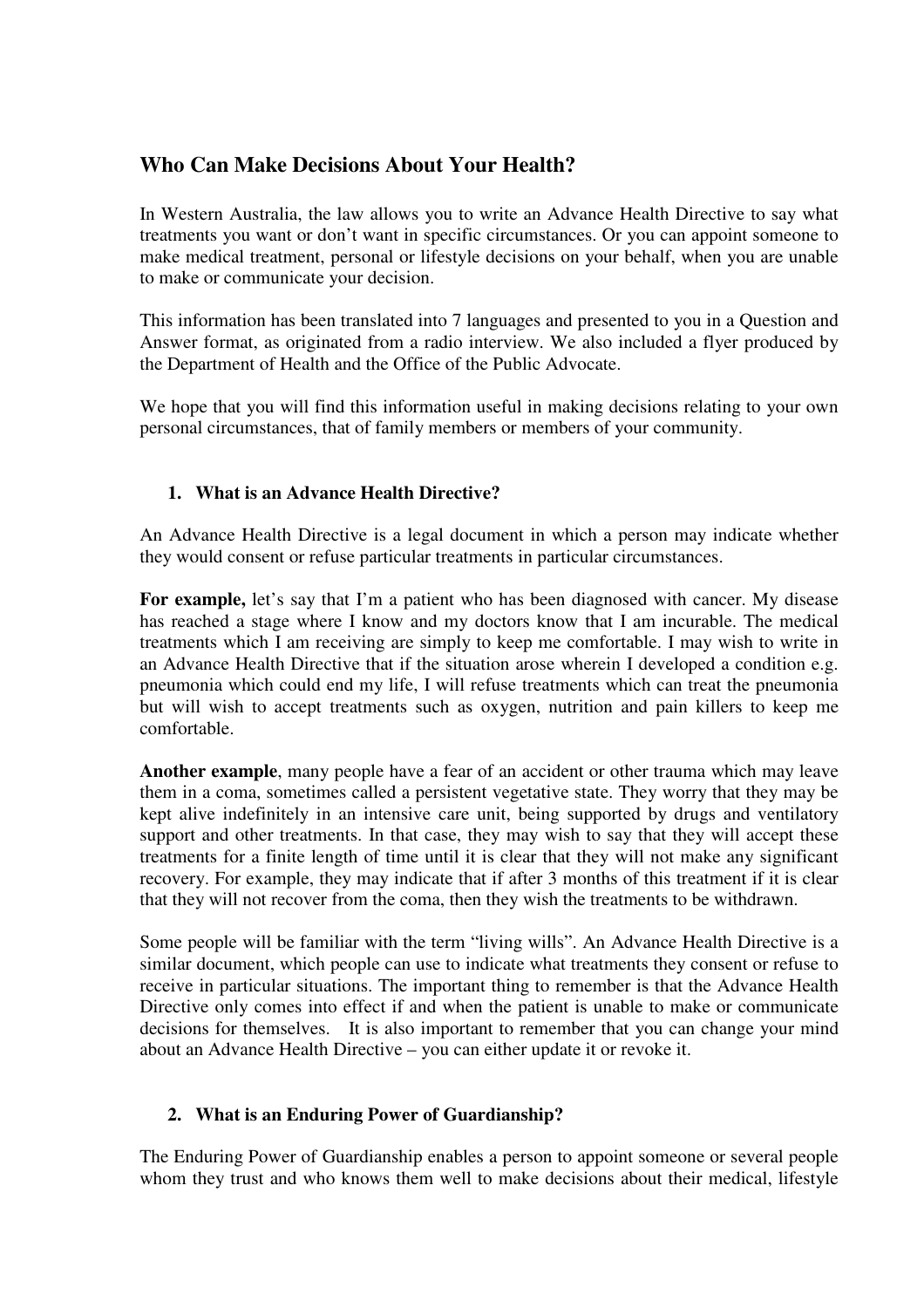and other personal matters on their behalf if and when they are unable to make or communicate those decisions for themselves.

This is particularly useful because it is not always possible in either an Advance Health Directive or a living will to anticipate every scenario that may happen to you. Therefore, having someone who can speak on your behalf is another way of ensuring that what you want to happen to you when you are unable to communicate actually happens.

It may also be a useful way of respecting different cultures. For example, in many cultures, you don't talk to the patient, but instead to a tribal elder. In other cultures, the most senior uncle or oldest son may be the one who has the responsibility for making important decisions.

Different groups can decide to use the Enduring Power of Guardianship to acknowledge these culture norms. Or a patient may wish that they don't want this to happen.

**For example,** I may be an elderly woman and I may be ashamed to have my son making decisions about matters which are intimate to me. Maybe, I prefer my daughter to make those decisions and I choose to appoint my daughter instead of my son.

The important thing to remember is that the Enduring Guardian can only make decisions on your behalf if they know what you want.

Finally, a person can have both an Advance Health Directive and an Enduring Guardian, or just an Advanced Health Directive or just an Enduring Guardian.

### **3. How long has the Advance Health Directive been available in WA?**

The laws which introduced both the Advance Health Directive and Enduring Power of Guardianship came into effect on the 15 February 2010.

This means that there are now both common laws as well as statutory laws which support a person's right to make decisions about their medical treatments. And importantly, the law expects that the people looking after a patient with either an Advance Health Directive or Enduring Guardian honour the patient's requests as outlined in either of these instruments. This applies to doctors, other health care professionals as well as the staff in a nursing home or other care facility.

#### **4. What acts of parliament needed to be amended to accommodate this new piece of legislation? Why?**

All together, there were three pieces of legislation which were changed: the Criminal Code; the Civil Liabilities Act; and the Guardianship and Administration Act.

Before the 15 February 2010, there was common law which supported a person's right to make their own decisions around healthcare. Although this law existed, there was still confusion around the legal standing of living wills and in particular, where doctors and other healthcare professionals would sit in respecting a living will.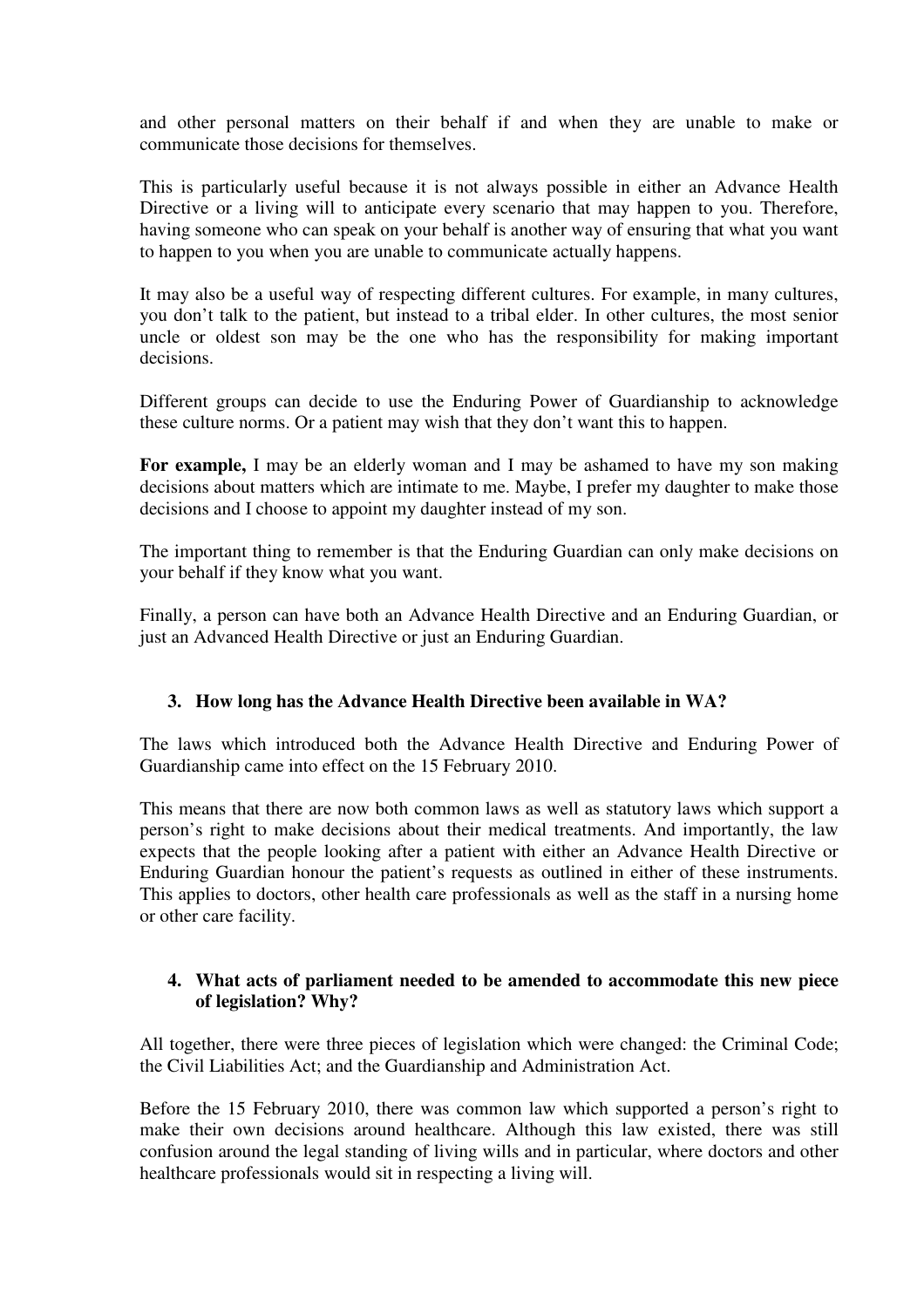In the example of the person with incurable cancer – they may have made a living will when they were in the terminal stages of their disease saying that they didn't want to receive antibiotics for their pneumonia. Without the antibiotics, they may die. The legislation such as the Criminal Code had in it the expectation that doctors have a duty of care to their patients i.e. if they could preserve life, not to do so would be a failure of their duty of care. So while doctors may agree with the patient, they were frequently uncomfortable with this aspect of the Criminal Code.

The Criminal Code has now been changed so that it now states that if a person does not provide a treatment and they do so in good faith, they are not criminally responsible if this is found to be reasonable.

The other important change which occurred was in the Guardianship and Administration Act. In addition to now allowing a person to appoint an Enduring Guardian, the Guardian may refuse consent to treatments on the person's behalf. So if they know that the person has refused a particular treatment, they may refuse it being commenced and even ask that it is withdrawn (on that person's behalf).

### **5. Are Doctors obligated to respect the directive if there is one in place?**

Doctors and other health professionals are obliged to respect the directive, be it an Advance Health Directive or one given by an Enduring Guardian on behalf of the patient. It is important to remember that it is not only doctors who are bound by this legislation. The law applies to all health professionals that are caring for a patient.

**For example**, a person who is at a terminal stage of their illness and who lives in a care facility e.g. a nursing home with which they are familiar, can decide that they don't want to die in a hospital. Instead, they may just wish to be kept comfortable in their current nursing home. If they indicate this in their Directive, the care facility is bound to respect it.

### **6. How will they know that someone has written an advance health directive?**

Healthcare professionals cannot honour something that they do not know exists. It is the responsibility of the patient to make sure that everyone who may be involved in their care is aware that they have written an Advance Health Directive or appointed an Enduring Guardian or both.

We suggest that they give copies to their general practitioners, other doctors looking after them, the hostel or nursing home if they are in one, their family members and so on. They may wish to carry a card in their wallet to indicate that they have an Advance Health Directive and where to find it. If they have an Enduring Guardian, they may wish to have this information and the contact details of the guardian in their wallet. They may also wish to have a MedicAlert bracelet to indicate this.

Likewise, if a person revokes their Advance Health Directive or updates it, it is the person's responsibility to let everyone who needs to know, know this.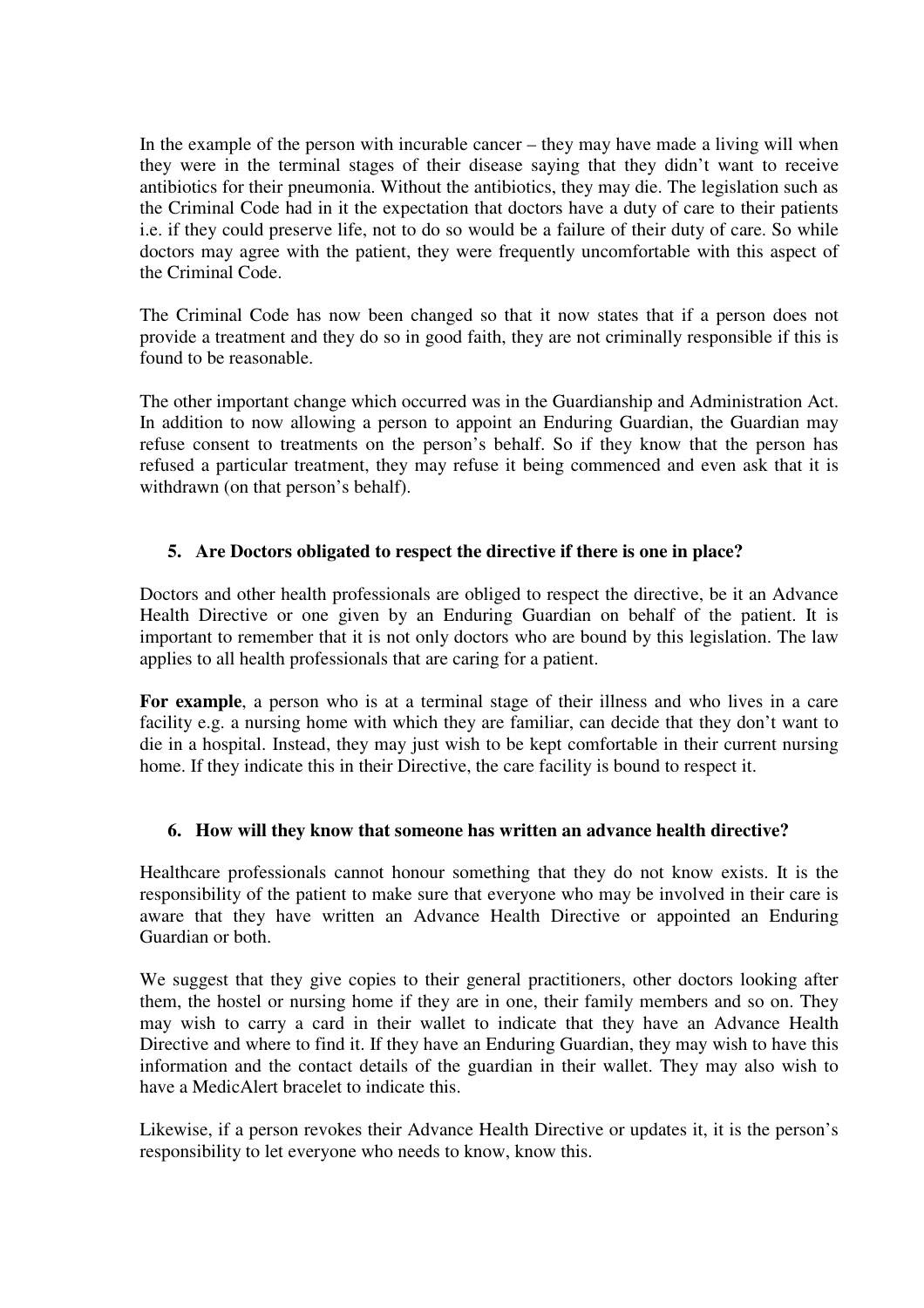### **7. Will these directives be available in a language other than English?**

I acknowledge that it is very difficult to write an Advance Health Directive in any language but, I would suggest that if you want the healthcare professional to respect your wishes, you have to make it easy for them to do so. And, at present, that means that your directions need to be clear and therefore in English.

Imagine the situation where you were in an emergency situation and your Advance Health Directive is written in a language other than English. It is not possible to respect an Advance Health Directive if one doesn't know whether the Directive gives orders for a particular emergency situation and if so, what those orders may be. Although in an ideal world, a translation could be obtained quickly, we need to anticipate that this may not happen.

Sometimes, you have to make it easy for people to do what you wish them to do. That means making the Advance Health Directive easy to understand. The Office of the Public Advocate provides advice as to what a patient may do in this situation e.g. get the Advance Health Directive translated in advance.

# **8. Should everyone make an advance health directive?**

By doing an Advance Health Directive or appointing an Enduring Guardian, you will hopefully be having conversations with your doctors and therefore have a better understanding of what is happening to you. Also, this will allow your carers to have a better idea of what medical treatment you want and what is unacceptable to you.

If you appoint an Enduring Guardian, hopefully you will be having many discussions with them, not only about what treatments you will or will not have, but also about what is important to you, what you think is a reasonable quality of life and so on. Rather than encouraging everyone to make a directive, I would be encouraging people to talk about these issues, which are often very difficult to start.

# **9. Can people review their Advance Health Directives? And if yes, how often should they do so?**

Certainly, we would encourage people to review their Advance Health Directive whenever their condition or situation changes or every 2-5 years. Just remember, that if you do update your Advance Health Directive, you must let everyone who is involved in your care know about the changes.

### **10. How do people access these documents?**

People can access these documents several ways. They can go to the department of health website for information on Advance Health Directives. The address is: www.health.wa.gov.au/advancehealthdirective/. They can also call us on 9222 2300.